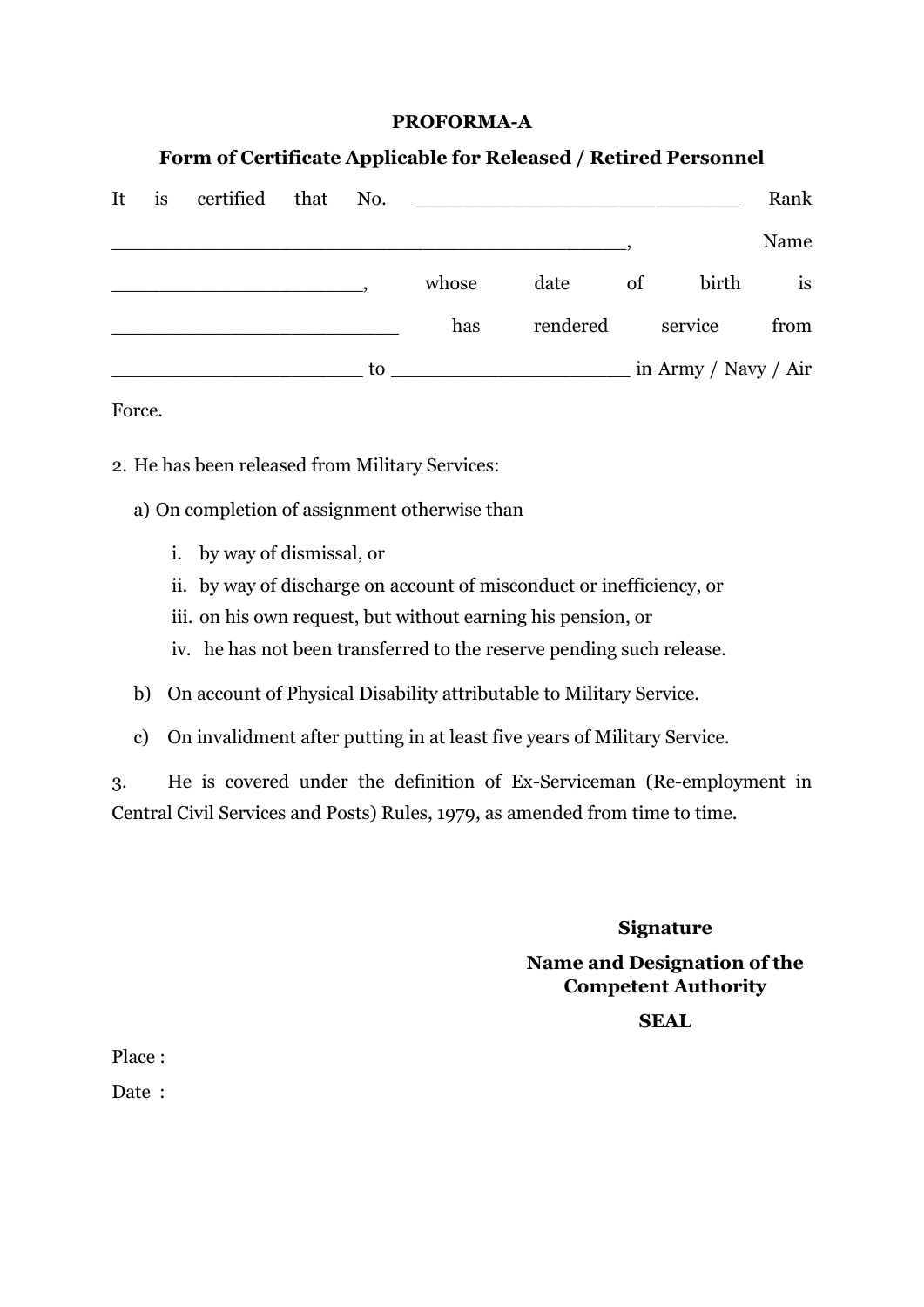### **PROFORMA-B**

# **Form of Certificate for Serving Personnel**

(Applicable for Serving Personnel who are Due to be Released within One Year)

| It | <i>is</i> | certified that | No. |                                                                          |            | Rank |
|----|-----------|----------------|-----|--------------------------------------------------------------------------|------------|------|
|    |           |                |     |                                                                          |            | Name |
|    |           |                |     |                                                                          | serving in |      |
|    |           |                |     | the Army / Navy / Air Force from                                         |            |      |
| 2. |           |                |     | He is due for release retirement on completion of his specific period of |            |      |
|    |           |                |     |                                                                          |            |      |

3. No disciplinary case is pending against him.

**Signature**

**Name and Designation of the Competent Authority**

**SEAL**

Place : Date :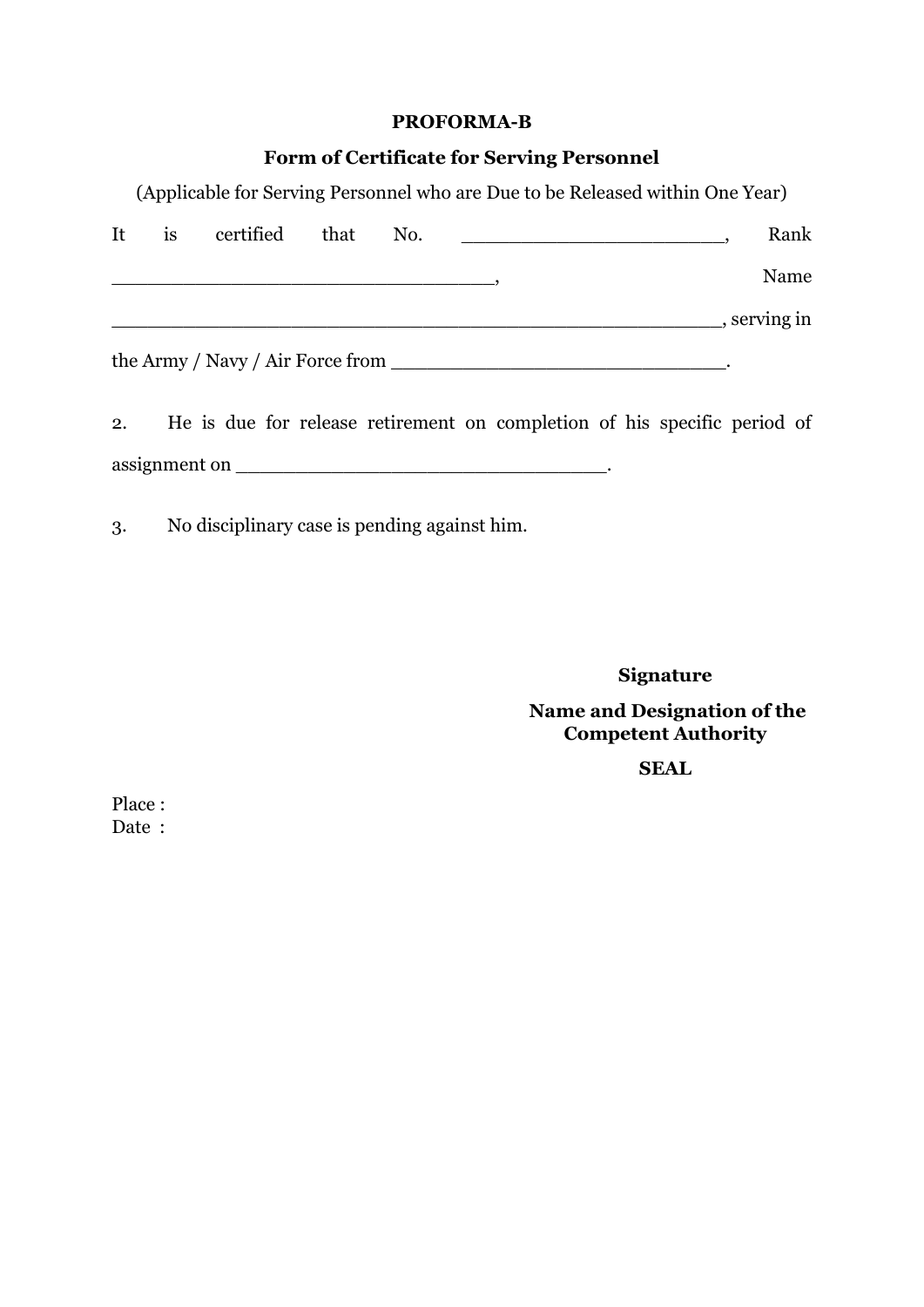### **PROFORMA-C**

|    |           |           |          |    |               |          | Form of Certificate Applicable for Serving Personnel who have already<br>completed their Initial Assignment and are on Extended Assignment |       |
|----|-----------|-----------|----------|----|---------------|----------|--------------------------------------------------------------------------------------------------------------------------------------------|-------|
| It | <i>is</i> | certified | that No. |    |               |          |                                                                                                                                            | Rank  |
|    |           |           |          |    |               |          |                                                                                                                                            | Name  |
|    |           |           |          |    |               |          |                                                                                                                                            | whose |
|    |           |           |          |    |               |          | date of birth is _______________________________, is serving in the Army / Navy / Air Force                                                |       |
|    |           |           |          |    |               |          |                                                                                                                                            |       |
| 2. |           |           |          |    |               |          |                                                                                                                                            |       |
|    |           |           | and      | is | <sub>on</sub> | extended | assignment                                                                                                                                 | till  |
|    |           |           |          |    |               |          |                                                                                                                                            |       |

3. There is no objection to his applying for Civil Employment and he will be released on three months' notice on selection from the date of receipt of offer of appointment.

**Signature**

## **Name and Designation of the Competent Authority**

**SEAL**

Place :

Date :